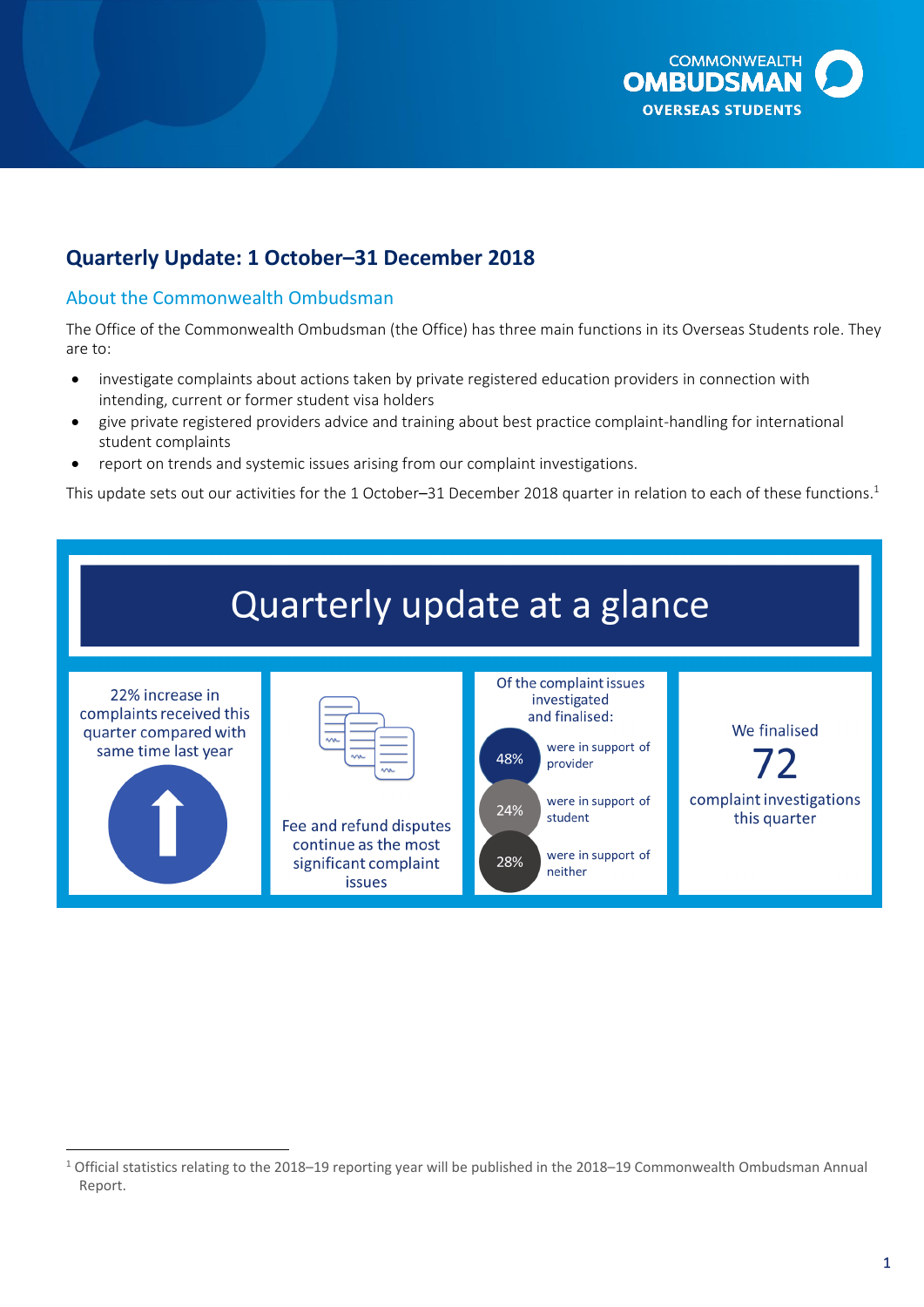

## Complaints received

## Complaints and issues finalised

| <b>Complaints</b><br>finalised $2$ | <b>Not</b><br>investigated | Investigated | <b>Issues</b><br>finalised <sup>3</sup> | <b>Not</b><br>investigated | Investigated | Outcome found in support of<br>(per issue): |                |                |
|------------------------------------|----------------------------|--------------|-----------------------------------------|----------------------------|--------------|---------------------------------------------|----------------|----------------|
| 302                                | 230                        | 72           | 336                                     | 243                        | 93           | Provider                                    | <b>Student</b> | <b>Neither</b> |
|                                    |                            |              |                                         |                            |              | 22<br>45                                    | 26             |                |
|                                    | 76%                        | 24%          |                                         | 72%                        | 28%          | 48%                                         | 24%            | 28%            |

During the quarter we finalised 302 complaints which contained 336 issues. Of those 302 complaints we:

- Investigated 72 complaints which included 93 issues. Complaints about provider refund refusals and fee disputes (written agreements) remain the most significant issues.
- Declined to investigate 230 complaints. In most cases we referred the student back to their education provider to complete the provider's internal complaint-handling processes. In some cases, documents provided by the student at the time of the complaint allowed us to determine that the complaint did not require investigation.

Some issues considered as part of an investigated complaint are resolved in support of neither party. This can be for the following reasons:

- the issue was not investigated, even though other issues complained about were investigated
- the issue was resolved between the student and provider during the course of the investigation
- the investigation of that issue was ceased before a determination could be made.

Detailed data about complaint issues handled during 1 October–31 December 2018, including comparisons with the previous quarter, can be found at [Appendix A.](#page-6-0)

 $\overline{\phantom{a}}$ <sup>2</sup> Some complaints closed in this quarter were received in previous quarters.

<sup>&</sup>lt;sup>3</sup> Some complaints contain more than one issue.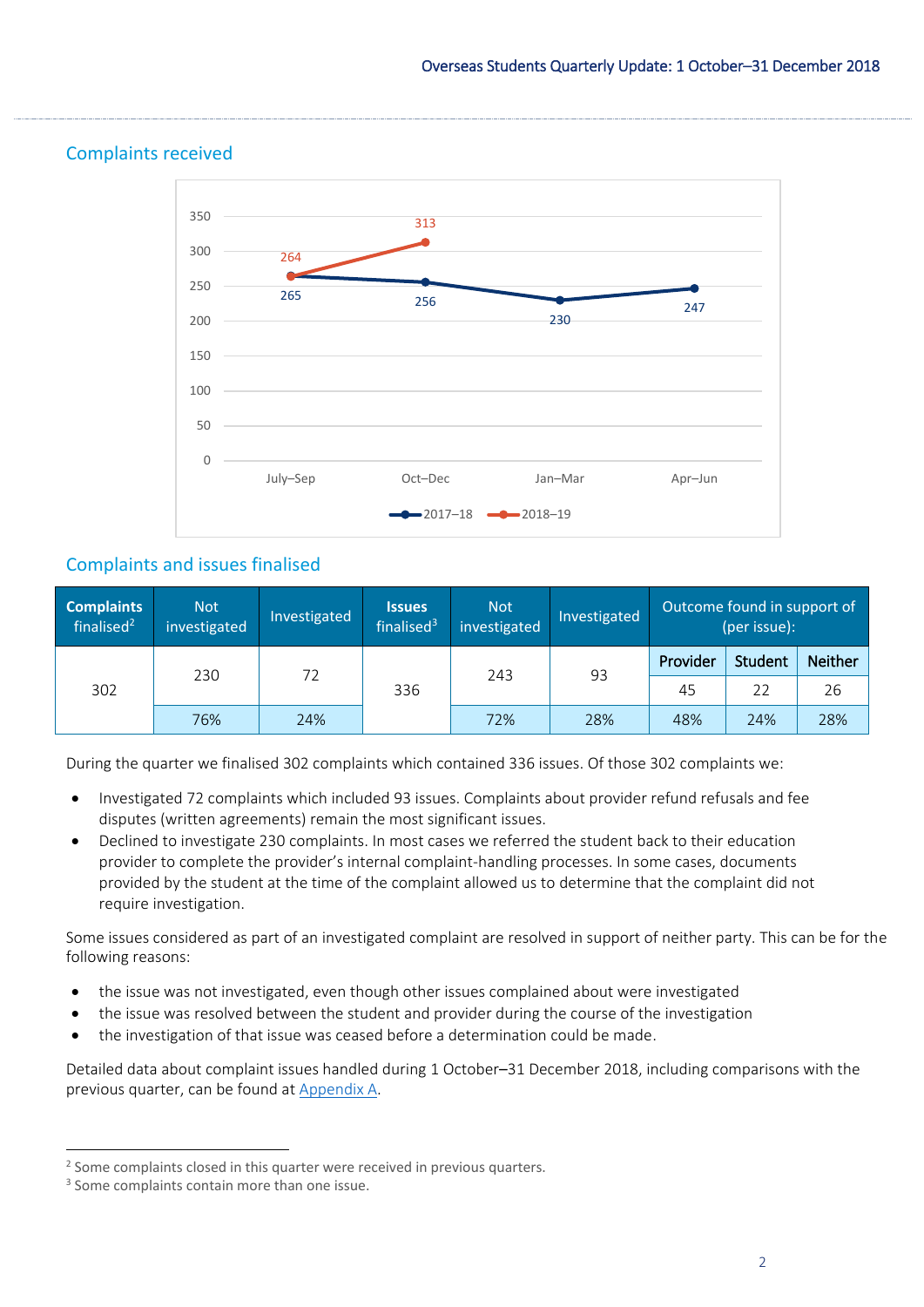### Complaint issues

Written agreements (fees and refunds) continue as the number one complaint issue we receive from overseas students studying at private providers. These are usually about students seeking a refund of pre-paid tuition fees when they have ceased their study before finishing their course. Students' ability to seek this refund should be stated in their written agreement with the provider. Student attendance and course progress monitoring, and transfers between registered providers were the next most common issues raised in complaints to our Office.



## **Top complaint issues: 1 October–31 December 2018**

## Complaints by education sector

The Vocational Education and Training (VET) sector continues to be the most commonly complained about sector, however it also has the highest number of registered private providers.

## **Complaints investigated by sector: 1 October–31 December 2018**

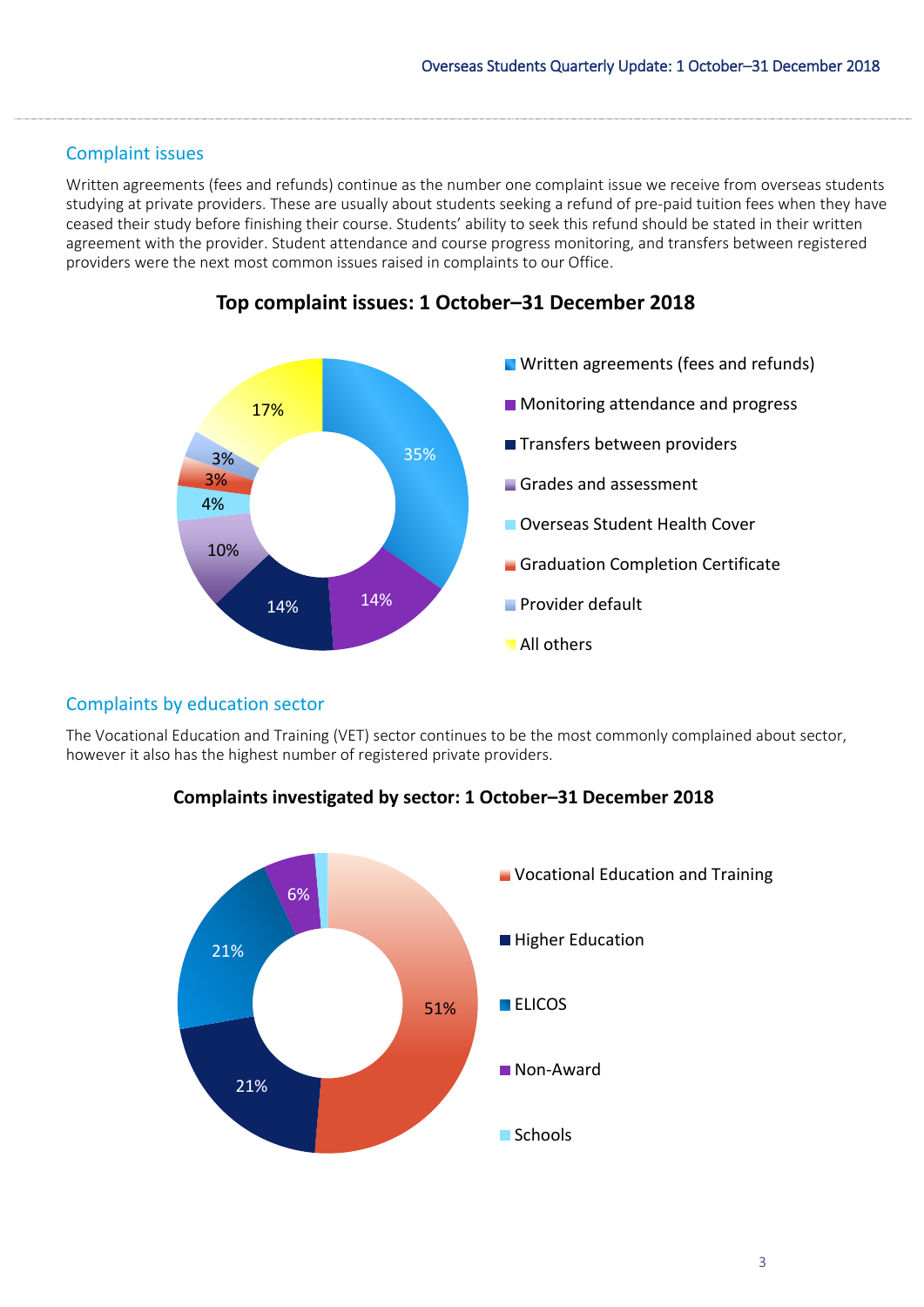## Complaints by registered state or territory of providers

Providers registered in New South Wales and Victoria made up the two largest groups of complaints received by our Office. This is consistent with the higher number of students studying in these states.



## Complaints investigated by origin of complainant

The complainants whose cases we investigated and closed during 1 October–31 December 2018 originated from 30 different countries and administrative regions. The largest groups of complainants were from China, India and Brazil.

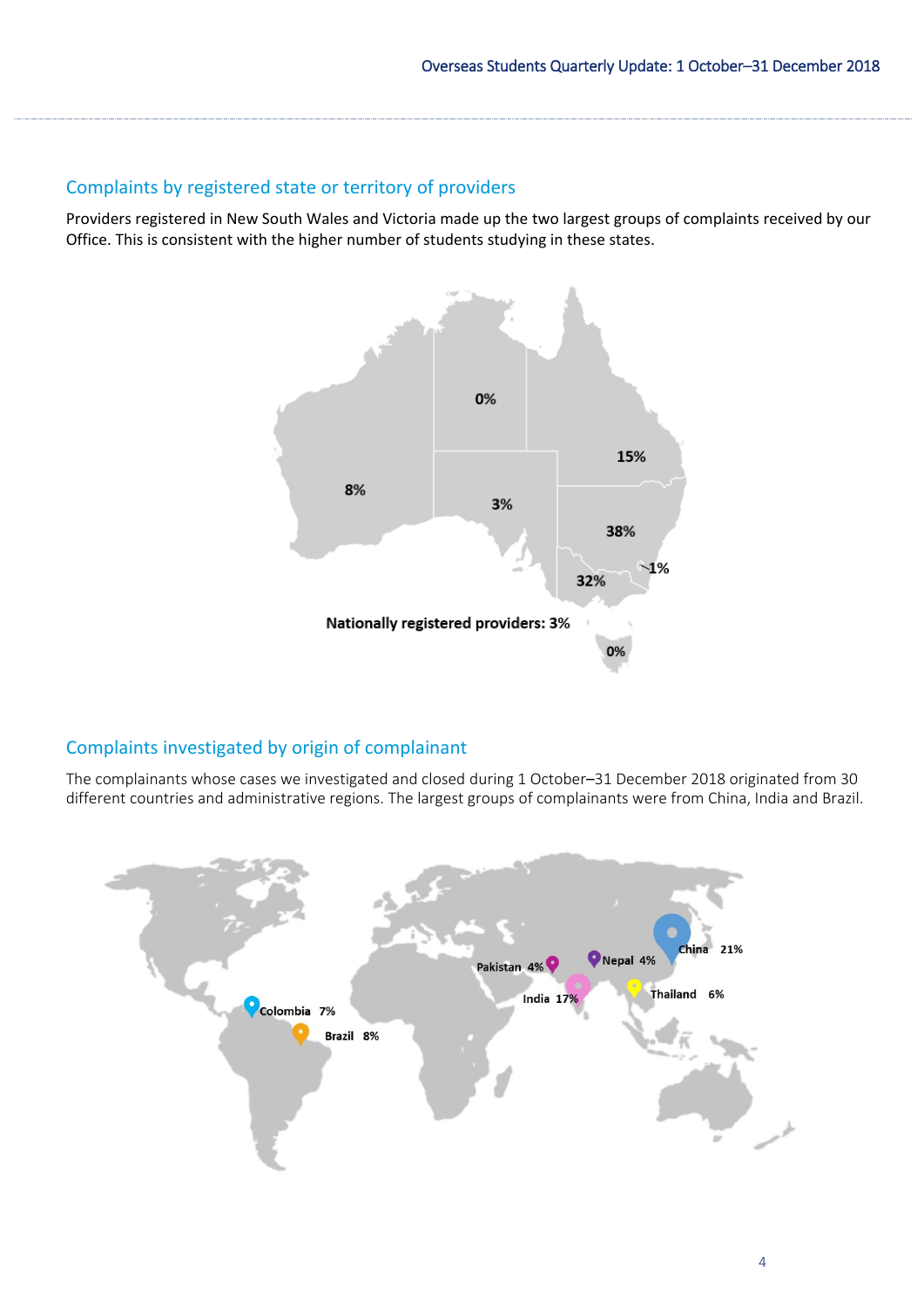## **Complexity**

Some investigations take longer than others. The length of the investigation varies depending on the complexity of the case and the responsiveness of the student and education provider.

We continue to look for ways to reduce resolution times while maintaining best practice in complaint-handling.

We have recently implemented an assisted referral program, which involves our Office transferring complaints to providers where we identify that the student has not yet gone through the provider's complaints process. This aims to:

- improve assistance offered to complainants, increase the efficiency of the complaints process
- reduce the administrative burden on providers by ensuring providers have a chance to respond to the complainant before we commence an external investigation.

During 1 October–31 December 2018, the average completion time for all complaints was 29 days. Seventy six per cent of all complaints were closed within 30 days, 11 per cent from 31–60 days and the remaining 13 per cent in 61 days or more.

## Comments and suggestions

At the conclusion of an investigation, we can make comments and suggestions to providers in relation to specific remedies and also in relation to the provider's policies or processes.

During 1 October–31 December 2018, we made 28 comments to providers for improvements or reconsideration of an earlier decision.

If we finalise our investigation in support of the student and we suggest that a provider takes specific action to benefit the student, providers are obliged by the *National Code of Practice for Providers of Education and Training to Overseas Students 2018* (National Code)<sup>4</sup> to implement our decision or recommendation immediately. If a provider does not agree to implement our suggestion, we may disclose this refusal to the appropriate regulator.



 $\overline{a}$ 

<sup>4</sup> Standard 10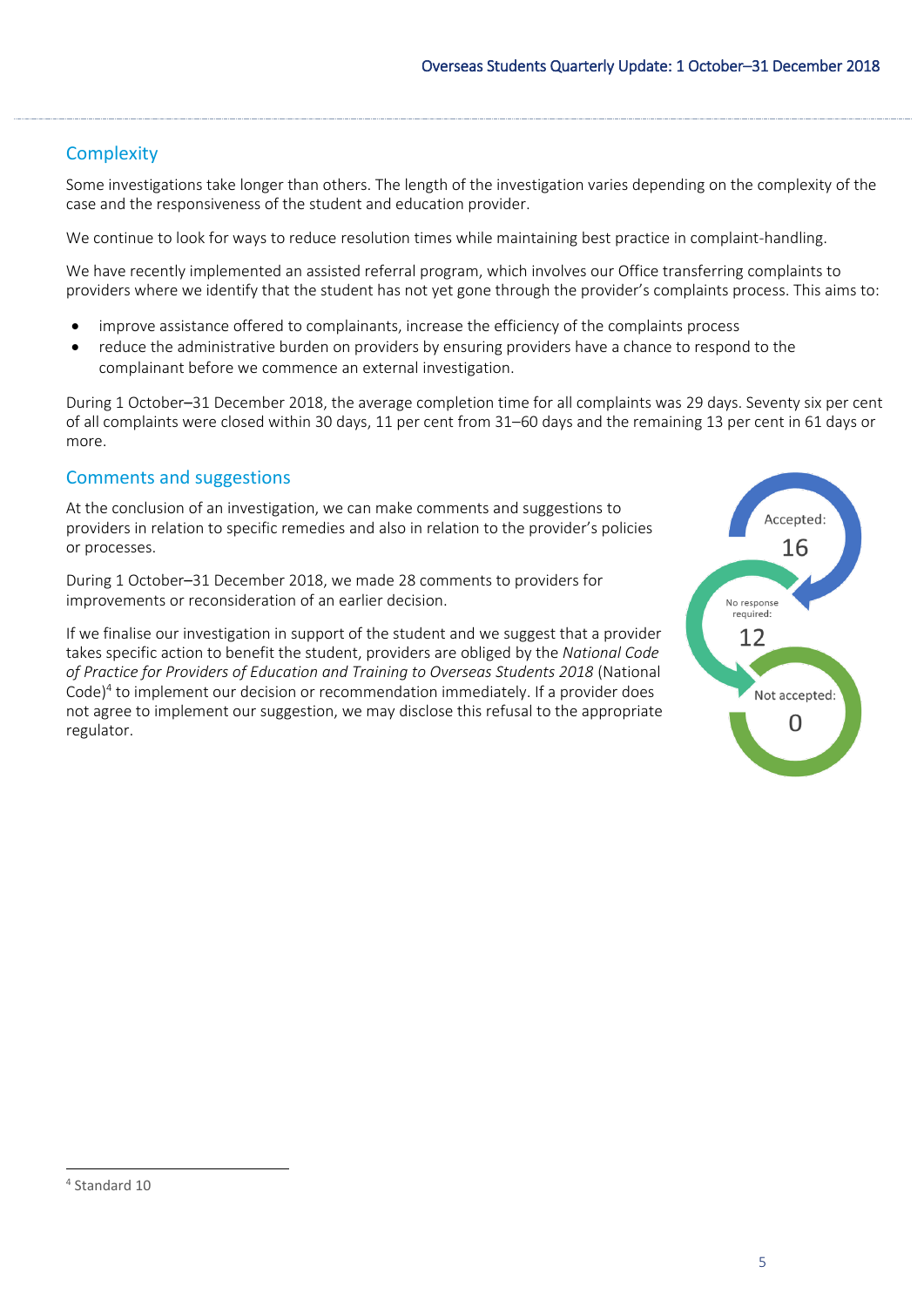#### **Case study: Extension of a scholarship**

Jana<sup>5</sup> had been studying a masters by research on a full scholarship. Part-way through writing her thesis, she realised that she wouldn't be able to complete it in time and made an application for an extension of time.

Jana did not hear back from the faculty office about the outcome of her application. Instead, she was provided with a new Confirmation of Enrolment (CoE) which covered her requested extension, and indicated a total tuition fee of '\$0'.

Jana completed her thesis, and handed it in. A few weeks later, she received an invoice for outstanding fees to cover the additional enrolment period.

Jana lodged an internal appeal with the provider, but was not satisfied with their response, so contacted our Office.

Following investigation, we proposed that the education provider should waive any outstanding fees for Jana, and recommended changes to the provider's policy and processes. The education provider accepted the proposal and our policy suggestions.

#### *Commentary*

Looking at the documentation provided for this complaint, it is evident that the education provider's policies and processes were well thought-out and established, and that their intention was to be fair and reasonable.

This example illustrates the value of having a robust complaints and appeals process. Despite best efforts, mistakes and omissions may occur. Complaints are an opportunity for internal reflection and external scrutiny, which help providers continually improve their services, and their business.

#### Disclosures to regulatory bodies

Under s 35A of the *Ombudsman Act 1976*, the Ombudsman may make disclosures to regulatory bodies or public authorities where it is in the public interest to do so.

We made four disclosures under s 35A during the 1 October–31 December 2018 quarter.

#### **Submissions**

 $\overline{a}$ 

We made no submissions during 1 October–31 December 2018.

Previous submissions can be found on our [website](http://www.ombudsman.gov.au/publications/submissions/all-submissions)

## Keep up to date with the latest news from the Ombudsman by signing up to our Provider e-newsletter [here](http://www.ombudsman.gov.au/news-and-media/e-bulletins/overseas-student-provider-e-news/subscribe-to-the-overseas-student-ombudsman-provider-e-newsletter)

#### More information is available at ombudsman.gov.au

<sup>5</sup> Names and locations have been changed to protect privacy.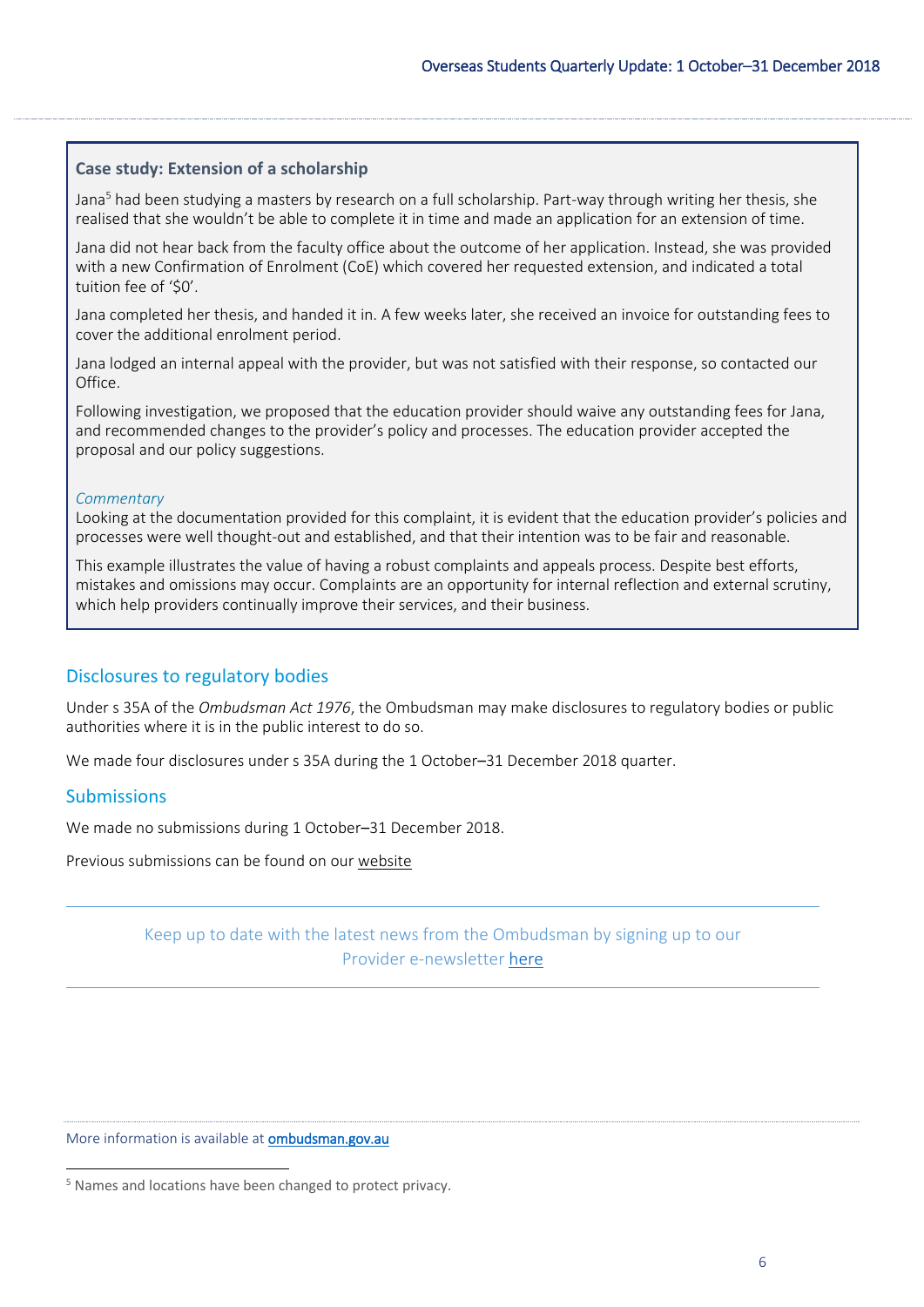# <span id="page-6-0"></span>Appendix A—detailed data regarding finalised complaints

Complaint issues closed, compared to previous quarter

| <b>Issues</b>                                        | <b>Jul-Sep 2018</b> | Oct-Dec 2018   |
|------------------------------------------------------|---------------------|----------------|
| Formalisation of enrolment (written agreement)       | 120                 | 117            |
| Transfers between registered providers               | 48                  | 48             |
| Progress, attendance and course duration             | 50                  | 47             |
| Grades/assessment                                    | 29                  | 34             |
| Out of jurisdiction to investigate (OOJ)             | 13                  | 24             |
| Overseas Student Health Cover                        | $\overline{0}$      | 13             |
| <b>Graduation Completion Certificate</b>             | $\overline{7}$      | 11             |
| Provider default                                     | $\overline{7}$      | 10             |
| Complaints and appeals                               | 21                  | $\overline{7}$ |
| Deferring, suspending or cancelling enrolment        | 11                  | $\overline{7}$ |
| <b>Bullying or harassment</b>                        | $\overline{2}$      | $\overline{7}$ |
| Student support services                             | $\Omega$            | 3              |
| Discipline                                           | $\Omega$            | 3              |
| Academic Transcript                                  | 8                   | $\overline{2}$ |
| Recruitment of overseas student                      | 6                   | 1              |
| <b>Education agents</b>                              | 5                   | $\mathbf{1}$   |
| Marketing information and practices                  | $\Omega$            | 1              |
| Staff capability, educational resources and premises | $\overline{2}$      | $\bigcap$      |
| <b>TOTAL</b>                                         | 329                 | 336            |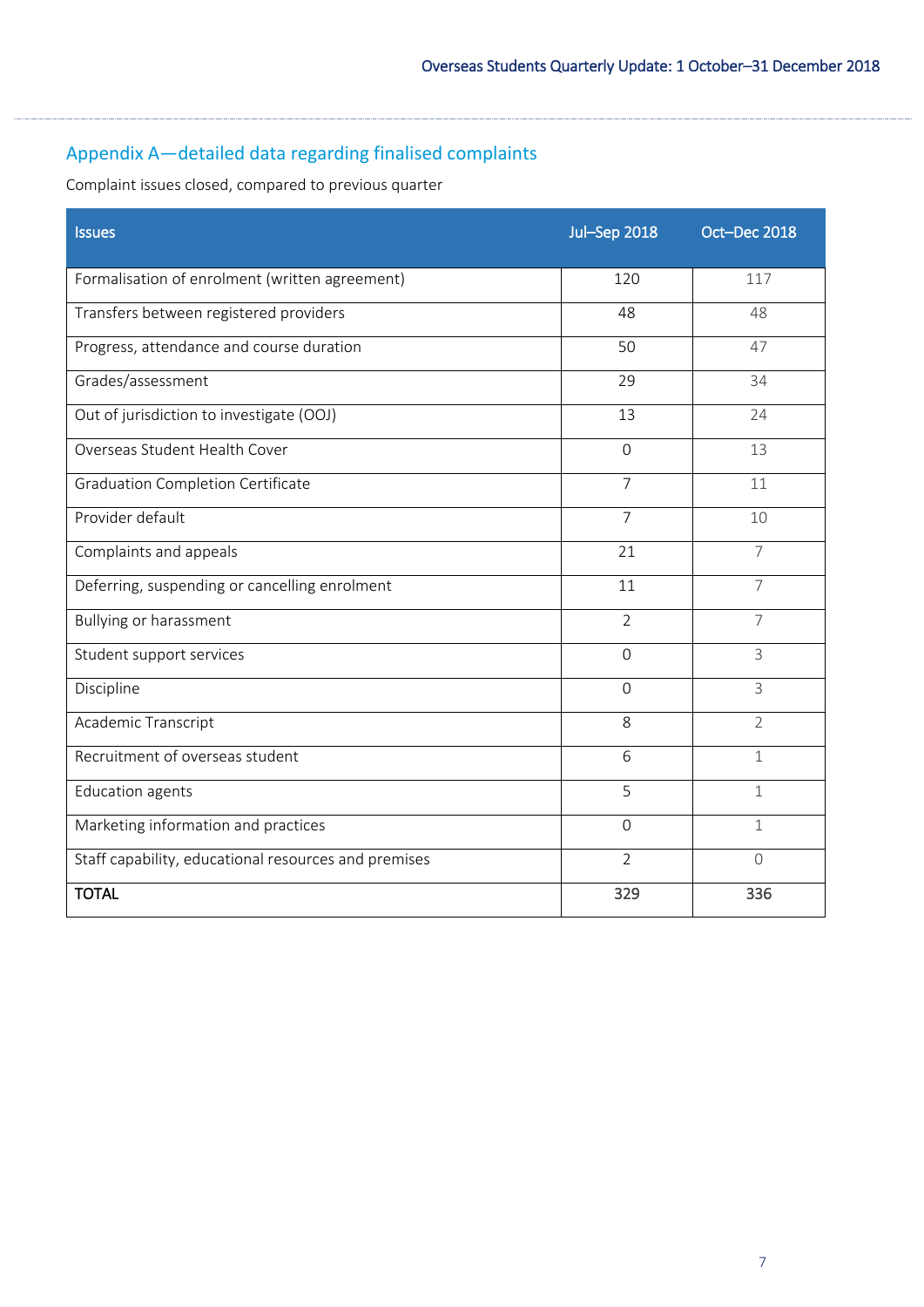### **Complaints investigated and closed by education sector**

| Sector                  | No. of<br>students <sup>6</sup> | %7  | Jul-Sep<br>2018 | %   | Oct-Dec<br>2018 | %   |
|-------------------------|---------------------------------|-----|-----------------|-----|-----------------|-----|
| <b>VET</b>              | 142,174                         | 69% | 45              | 47% | 37              | 51% |
| Schools                 | 6,263                           | 3%  | Ω               | 0%  |                 | 1%  |
| ELICOS <sup>8</sup>     | 22,026                          | 11% | 19              | 20% | 15              | 21% |
| <b>Higher Education</b> | 34,683                          | 17% | 30              | 32% | 15              | 21% |
| Non-Award               | 1,674                           | 1%  |                 | 1%  | 4               | 6%  |
| <b>TOTAL</b>            | 206,820                         |     | 95              |     | 72              |     |

#### **Top three issues investigated and closed by sector**

| Sector              | <b>Issue 1</b>                    | <b>Issue 2</b>                       | <b>Issue 3</b> |
|---------------------|-----------------------------------|--------------------------------------|----------------|
| <b>VET</b>          | Written agreements                | Progress, attendance and<br>duration | Transfers      |
| Higher<br>Education | Written agreements                | Progress, attendance and<br>duration | Transfers      |
| <b>ELICOS</b>       | Progress, attendance and duration | Written agreements                   | Transfers      |
| Non-award           | Progress, attendance and duration |                                      |                |
| Schools             | Progress, attendance and duration |                                      |                |

 $\overline{\phantom{a}}$ 

<sup>6</sup> Number of 'studying Confirmation of Enrolment' (CoEs) in Overseas Students Ombudsman jurisdiction by 'main course sector'. Excludes South Australian (SA) providers as, while they are in jurisdiction, we transfer complaints about SA providers to the Office of the Training Advocate. Provider Registration and International Student Management System (PRISMS) report as at 3 December 2018.

<sup>&</sup>lt;sup>7</sup> Sum is greater than 100% due to rounding.

<sup>8</sup> English Language Intensive Courses for Overseas Students.